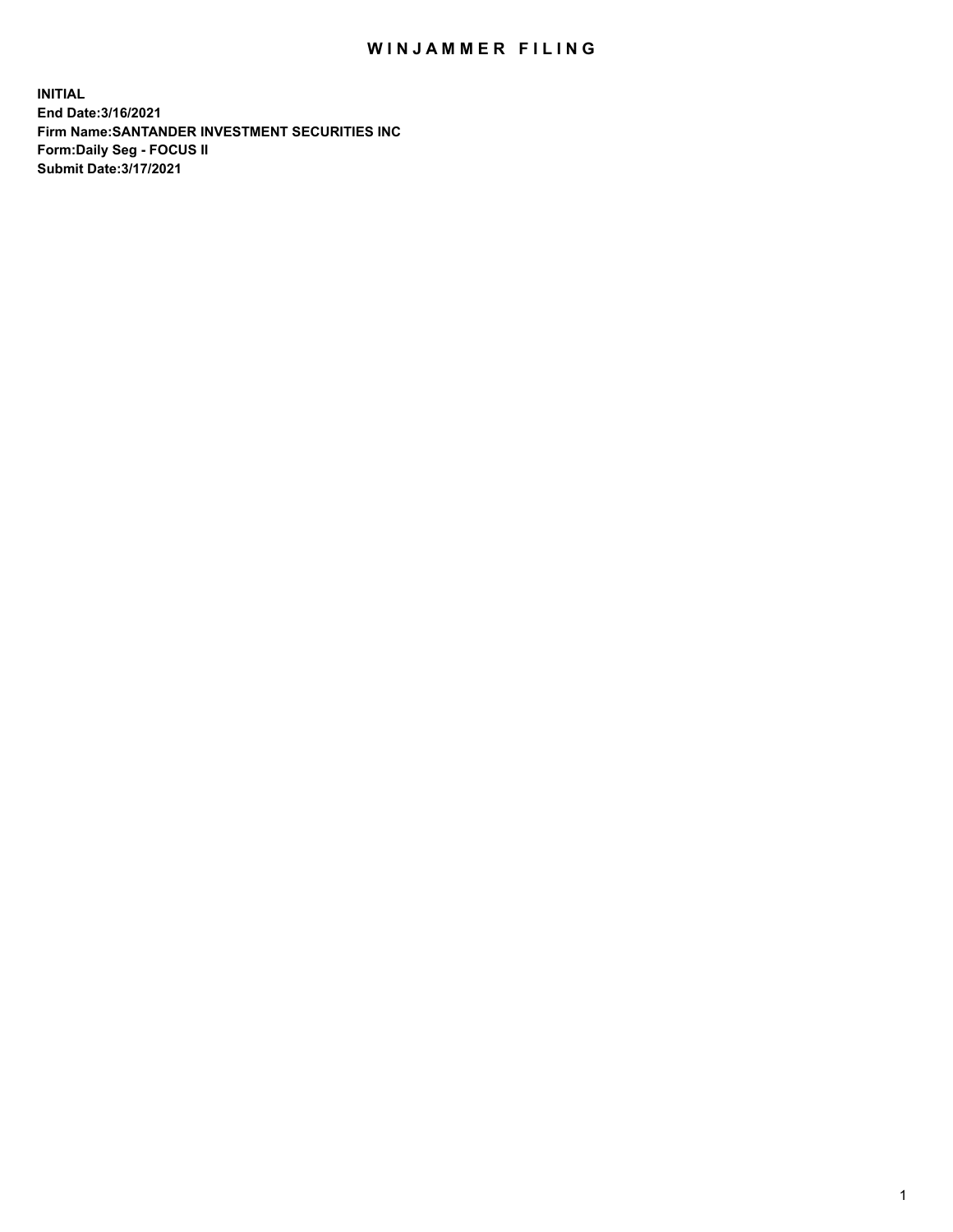**INITIAL End Date:3/16/2021 Firm Name:SANTANDER INVESTMENT SECURITIES INC Form:Daily Seg - FOCUS II Submit Date:3/17/2021 Daily Segregation - Cover Page**

| Name of Company                                                                   | <b>SANTANDER INVESTMENT</b><br><b>SECURITIES INC</b> |
|-----------------------------------------------------------------------------------|------------------------------------------------------|
| <b>Contact Name</b>                                                               | <b>Felix Munoz</b>                                   |
| <b>Contact Phone Number</b>                                                       | (212) 407-4594                                       |
| <b>Contact Email Address</b>                                                      | felix.munoz@santander.us                             |
| FCM's Customer Segregated Funds Residual Interest Target (choose one):            |                                                      |
| a. Minimum dollar amount: ; or                                                    | 70,000,000                                           |
| b. Minimum percentage of customer segregated funds required:%; or                 | <u>0</u>                                             |
| c. Dollar amount range between: and; or                                           | 0 <sub>0</sub>                                       |
| d. Percentage range of customer segregated funds required between:% and%.         | 0 <sub>0</sub>                                       |
| FCM's Customer Secured Amount Funds Residual Interest Target (choose one):        |                                                      |
| a. Minimum dollar amount: ; or                                                    | $\frac{0}{0}$                                        |
| b. Minimum percentage of customer secured funds required:%; or                    |                                                      |
| c. Dollar amount range between: and; or                                           | 0 <sub>0</sub>                                       |
| d. Percentage range of customer secured funds required between:% and%.            | 0 <sub>0</sub>                                       |
| FCM's Cleared Swaps Customer Collateral Residual Interest Target (choose one):    |                                                      |
| a. Minimum dollar amount: ; or                                                    | $\overline{\mathbf{0}}$                              |
| b. Minimum percentage of cleared swaps customer collateral required:% ; or        | $\underline{\mathbf{0}}$                             |
| c. Dollar amount range between: and; or                                           | 0 <sub>0</sub>                                       |
| d. Percentage range of cleared swaps customer collateral required between:% and%. | <u>00</u>                                            |

Attach supporting documents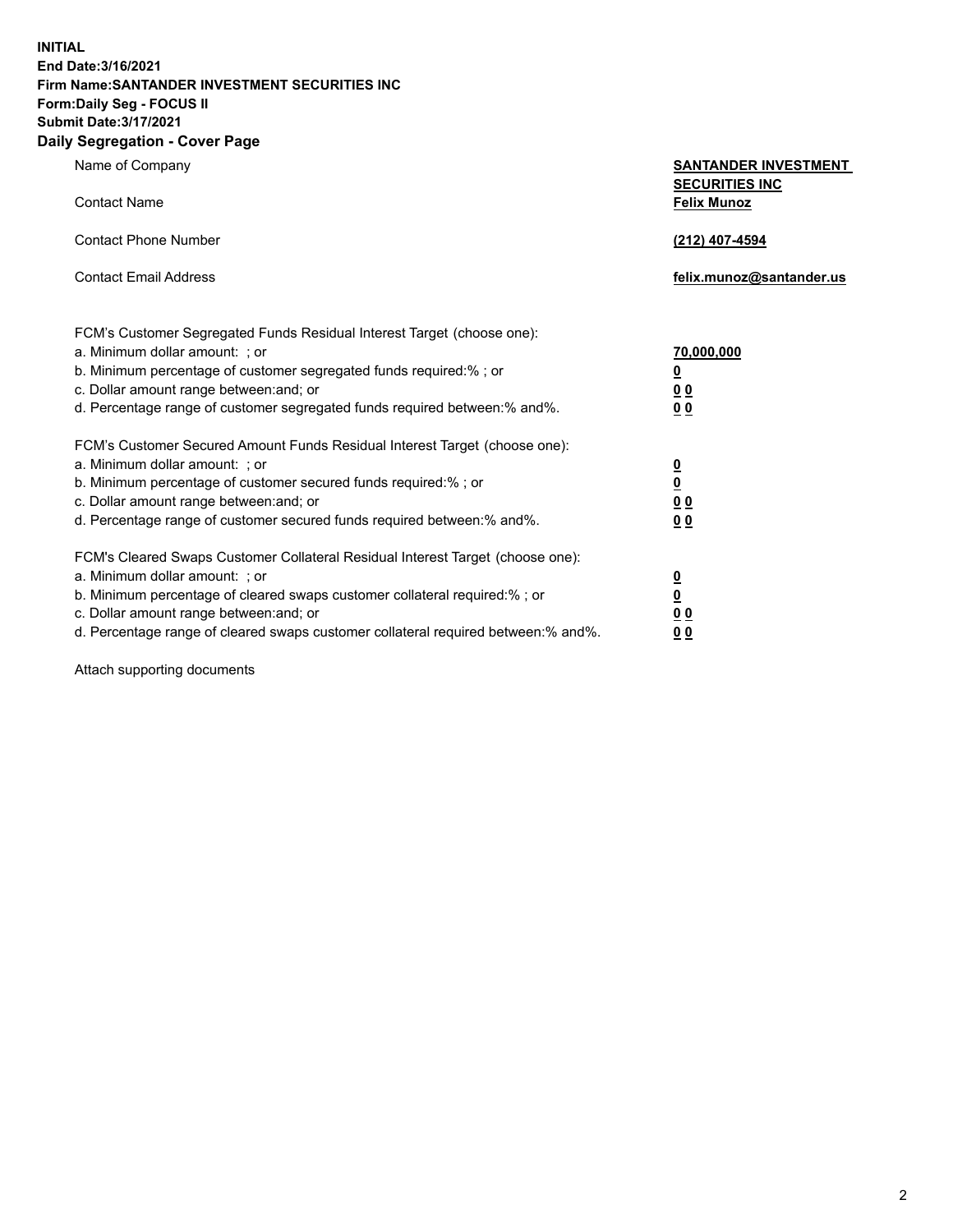**INITIAL End Date:3/16/2021 Firm Name:SANTANDER INVESTMENT SECURITIES INC Form:Daily Seg - FOCUS II Submit Date:3/17/2021 Daily Segregation - Secured Amounts**

|     | Foreign Futures and Foreign Options Secured Amounts                                         |                   |
|-----|---------------------------------------------------------------------------------------------|-------------------|
|     | Amount required to be set aside pursuant to law, rule or regulation of a foreign            | $0$ [7305]        |
|     | government or a rule of a self-regulatory organization authorized thereunder                |                   |
| 1.  | Net ledger balance - Foreign Futures and Foreign Option Trading - All Customers             |                   |
|     | A. Cash                                                                                     | $0$ [7315]        |
|     | B. Securities (at market)                                                                   | $0$ [7317]        |
| 2.  | Net unrealized profit (loss) in open futures contracts traded on a foreign board of trade   | $0$ [7325]        |
| 3.  | Exchange traded options                                                                     |                   |
|     | a. Market value of open option contracts purchased on a foreign board of trade              | $0$ [7335]        |
|     | b. Market value of open contracts granted (sold) on a foreign board of trade                | $0$ [7337]        |
| 4.  | Net equity (deficit) (add lines 1. 2. and 3.)                                               | $0$ [7345]        |
| 5.  | Account liquidating to a deficit and account with a debit balances - gross amount           | $0$ [7351]        |
|     | Less: amount offset by customer owned securities                                            | 0 [7352] 0 [7354] |
| 6.  | Amount required to be set aside as the secured amount - Net Liquidating Equity              | $0$ [7355]        |
|     | Method (add lines 4 and 5)                                                                  |                   |
| 7.  | Greater of amount required to be set aside pursuant to foreign jurisdiction (above) or line | $0$ [7360]        |
|     | 6.                                                                                          |                   |
|     | FUNDS DEPOSITED IN SEPARATE REGULATION 30.7 ACCOUNTS                                        |                   |
| 1.  | Cash in banks                                                                               |                   |
|     | A. Banks located in the United States                                                       | $0$ [7500]        |
|     | B. Other banks qualified under Regulation 30.7                                              | 0 [7520] 0 [7530] |
| 2.  | Securities                                                                                  |                   |
|     | A. In safekeeping with banks located in the United States                                   | $0$ [7540]        |
|     | B. In safekeeping with other banks qualified under Regulation 30.7                          | 0 [7560] 0 [7570] |
| 3.  | Equities with registered futures commission merchants                                       |                   |
|     | A. Cash                                                                                     | $0$ [7580]        |
|     | <b>B.</b> Securities                                                                        | $0$ [7590]        |
|     | C. Unrealized gain (loss) on open futures contracts                                         | $0$ [7600]        |
|     | D. Value of long option contracts                                                           | $0$ [7610]        |
|     | E. Value of short option contracts                                                          | 0 [7615] 0 [7620] |
| 4.  | Amounts held by clearing organizations of foreign boards of trade                           |                   |
|     | A. Cash                                                                                     | $0$ [7640]        |
|     | <b>B.</b> Securities                                                                        | $0$ [7650]        |
|     | C. Amount due to (from) clearing organization - daily variation                             | $0$ [7660]        |
|     | D. Value of long option contracts                                                           | $0$ [7670]        |
|     | E. Value of short option contracts                                                          | 0 [7675] 0 [7680] |
| 5.  | Amounts held by members of foreign boards of trade                                          |                   |
|     | A. Cash                                                                                     | $0$ [7700]        |
|     | <b>B.</b> Securities                                                                        | $0$ [7710]        |
|     | C. Unrealized gain (loss) on open futures contracts                                         | $0$ [7720]        |
|     | D. Value of long option contracts                                                           | $0$ [7730]        |
|     | E. Value of short option contracts                                                          | 0 [7735] 0 [7740] |
| 6.  | Amounts with other depositories designated by a foreign board of trade                      | $0$ [7760]        |
| 7.  | Segregated funds on hand                                                                    | $0$ [7765]        |
| 8.  | Total funds in separate section 30.7 accounts                                               | $0$ [7770]        |
| 9.  | Excess (deficiency) Set Aside for Secured Amount (subtract line 7 Secured Statement         | $0$ [7380]        |
|     | Page 1 from Line 8)                                                                         |                   |
| 10. | Management Target Amount for Excess funds in separate section 30.7 accounts                 | $0$ [7780]        |
| 11. | Excess (deficiency) funds in separate 30.7 accounts over (under) Management Target          | $0$ [7785]        |
|     |                                                                                             |                   |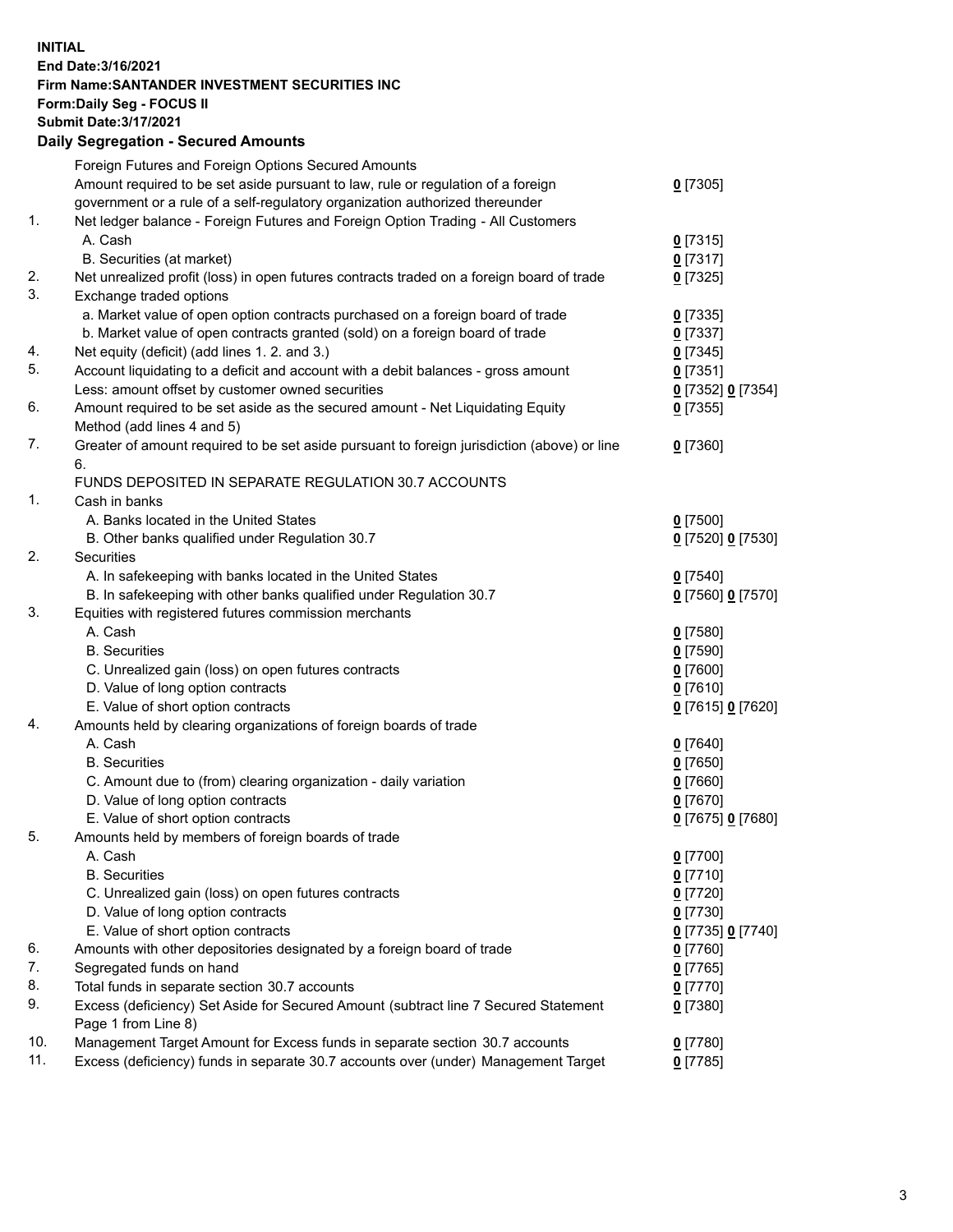| <b>INITIAL</b> |                                                                                     |                      |  |  |  |  |
|----------------|-------------------------------------------------------------------------------------|----------------------|--|--|--|--|
|                | End Date: 3/16/2021                                                                 |                      |  |  |  |  |
|                | Firm Name: SANTANDER INVESTMENT SECURITIES INC<br><b>Form:Daily Seg - FOCUS II</b>  |                      |  |  |  |  |
|                | <b>Submit Date: 3/17/2021</b>                                                       |                      |  |  |  |  |
|                | Daily Segregation - Segregation Statement                                           |                      |  |  |  |  |
|                |                                                                                     |                      |  |  |  |  |
|                | SEGREGATION REQUIREMENTS(Section 4d(2) of the CEAct)                                |                      |  |  |  |  |
| 1.             | Net ledger balance                                                                  |                      |  |  |  |  |
|                | A. Cash                                                                             | 1,713,589,137 [7010] |  |  |  |  |
|                | B. Securities (at market)                                                           | $0$ [7020]           |  |  |  |  |
| 2.             | Net unrealized profit (loss) in open futures contracts traded on a contract market  | 180,653,636 [7030]   |  |  |  |  |
| 3.             | Exchange traded options                                                             |                      |  |  |  |  |
|                | A. Add market value of open option contracts purchased on a contract market         | 49,562,916 [7032]    |  |  |  |  |
|                | B. Deduct market value of open option contracts granted (sold) on a contract market | -31,102,339 [7033]   |  |  |  |  |
| 4.             | Net equity (deficit) (add lines 1, 2 and 3)                                         | 1,912,703,350 [7040] |  |  |  |  |
| 5.             | Accounts liquidating to a deficit and accounts with                                 |                      |  |  |  |  |
|                | debit balances - gross amount                                                       | $0$ [7045]           |  |  |  |  |
|                | Less: amount offset by customer securities                                          | 0 [7047] 0 [7050]    |  |  |  |  |
| 6.             | Amount required to be segregated (add lines 4 and 5)                                | 1,912,703,350 [7060] |  |  |  |  |
|                | FUNDS IN SEGREGATED ACCOUNTS                                                        |                      |  |  |  |  |
| 7.             | Deposited in segregated funds bank accounts                                         |                      |  |  |  |  |
|                | A. Cash                                                                             | 329,848,353 [7070]   |  |  |  |  |
|                | B. Securities representing investments of customers' funds (at market)              | $0$ [7080]           |  |  |  |  |
|                | C. Securities held for particular customers or option customers in lieu of cash (at | $0$ [7090]           |  |  |  |  |
|                | market)                                                                             |                      |  |  |  |  |
| 8.             | Margins on deposit with derivatives clearing organizations of contract markets      |                      |  |  |  |  |
|                | A. Cash                                                                             | 1,637,315,210 [7100] |  |  |  |  |
|                | B. Securities representing investments of customers' funds (at market)              | $0$ [7110]           |  |  |  |  |
|                | C. Securities held for particular customers or option customers in lieu of cash (at | $0$ [7120]           |  |  |  |  |
|                | market)                                                                             |                      |  |  |  |  |
| 9.             | Net settlement from (to) derivatives clearing organizations of contract markets     | -322,986 [7130]      |  |  |  |  |
| 10.            | Exchange traded options                                                             |                      |  |  |  |  |
|                | A. Value of open long option contracts                                              | 49,562,916 [7132]    |  |  |  |  |
|                | B. Value of open short option contracts                                             | -31,102,339 [7133]   |  |  |  |  |
| 11.            | Net equities with other FCMs                                                        |                      |  |  |  |  |
|                | A. Net liquidating equity                                                           | $0$ [7140]           |  |  |  |  |
|                | B. Securities representing investments of customers' funds (at market)              | $0$ [7160]           |  |  |  |  |
|                | C. Securities held for particular customers or option customers in lieu of cash (at | $0$ [7170]           |  |  |  |  |
|                | market)                                                                             |                      |  |  |  |  |
| 12.            | Segregated funds on hand                                                            | $0$ [7150]           |  |  |  |  |
| 13.            | Total amount in segregation (add lines 7 through 12)                                | 1,985,301,154 [7180] |  |  |  |  |
| 14.            | Excess (deficiency) funds in segregation (subtract line 6 from line 13)             | 72,597,804 [7190]    |  |  |  |  |
| 15.            | Management Target Amount for Excess funds in segregation                            | 70,000,000 [7194]    |  |  |  |  |
| 16.            | Excess (deficiency) funds in segregation over (under) Management Target Amount      | 2,597,804 [7198]     |  |  |  |  |
|                | <b>Excess</b>                                                                       |                      |  |  |  |  |